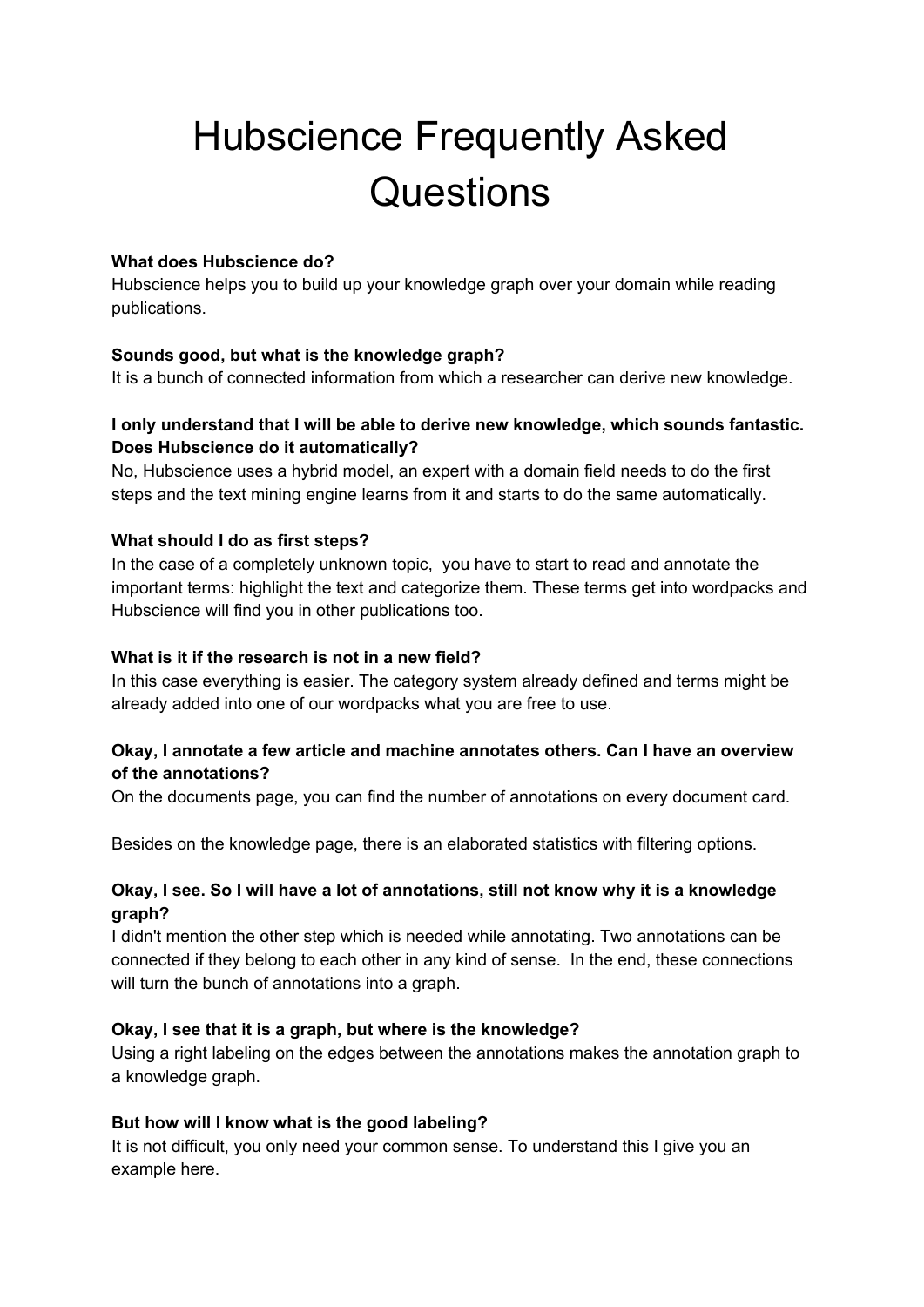Sure you heard about algopyrin, but maybe not that its agent is the compound called metamizole. Let's suppose you read an article about one of its side effects: hypersensitivity.

You annotate the metamizole and the hypersensitivity and connect the two annotations as the following.



You see the given label is 'has side effect'. Do you see why is it good this way?

#### **I see it, this can be read out as a sentence, right?**

Right, the good labeling with the annotation makes a simple sentence and this creates an information fragment.

Imagine you have a series of information fragments like above and even they are all connected to each other like this.



#### **That makes sense. How will be this part of the graph?**

You can connect one annotation to several other annotations. They don't need to be close in the text, actually, you possibly find them in different publications.

If we just go on a bit further with our examples we might get this graph easily.



#### **Wow, this is really a graph containing a lot of information.**

True! This is the knowledge graph, bunch of connected information.

To derive new knowledge from the graph the recipe is: *Read out the graph starting from any point the graph and you can choose any arrow to continue reading.*

All cases you will have competent, valuable sentences.